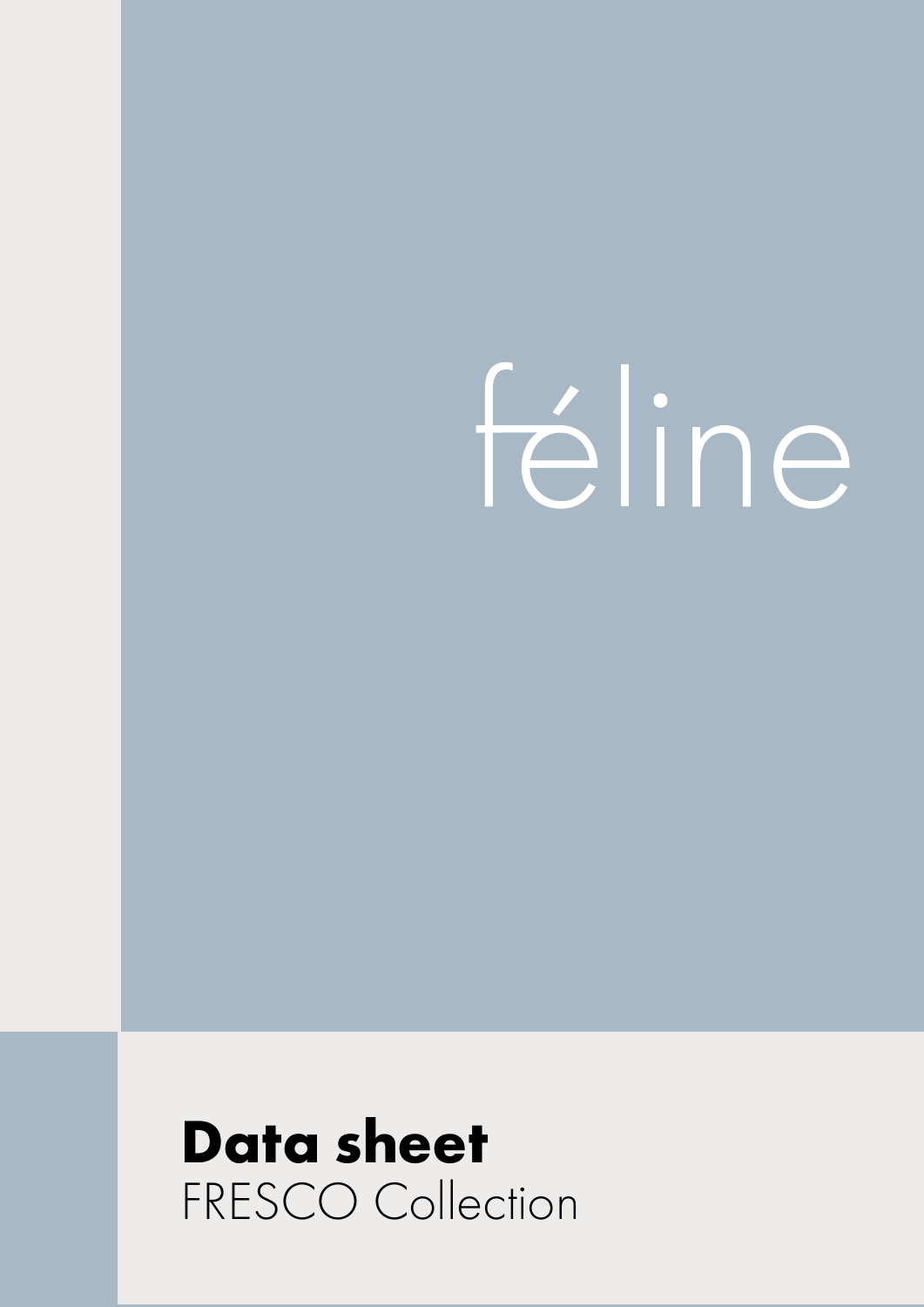FRESCO COLLECTION is the line of natural wool felts of Féline. Our wool is mulesing free. The unique properties of wool in combination with the trendy colour range make this fabric highly suitable for design applications.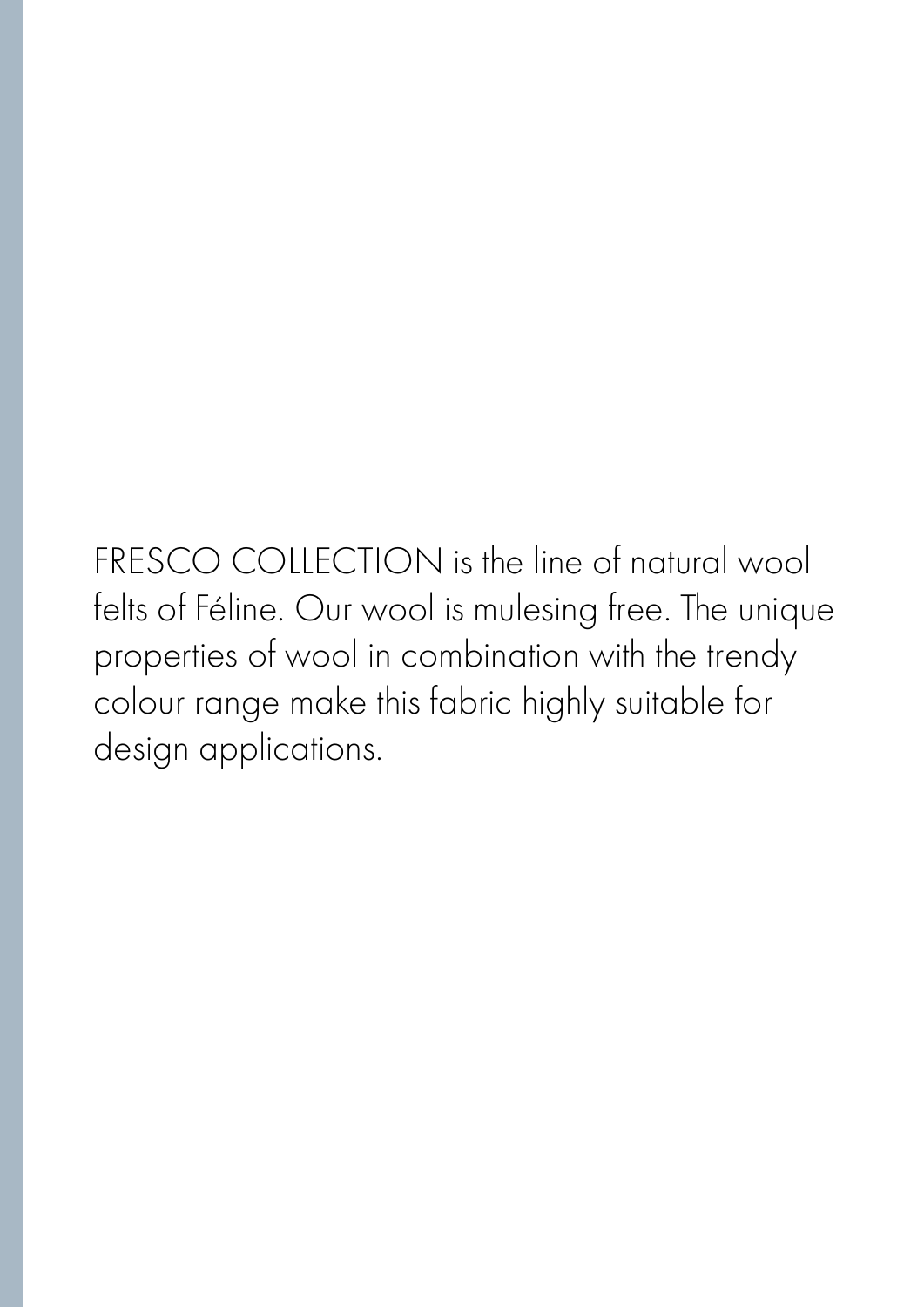| <b>Composition</b>         | 90% wool       | 10 % polyester   |                  |
|----------------------------|----------------|------------------|------------------|
| <b>Available thickness</b> | $2 \text{ mm}$ | $3 \, \text{mm}$ | $4,5 \text{ mm}$ |
| Width (cm)                 | 1.50           | 1.50             | 1.50             |
| Weight (gr/lm)             | 420            | 820              | 1200             |
| MOQ (lm)                   |                |                  |                  |

\*All thicknesses available from stock in 26 colours.

#### **Recyclability**

All Féline felts are produced with respect to nature. No use of water or drying machines in the felting process.

Wool is a natural, biodegradable and renewable material.

#### **Quality**

Wool is durable, naturally fire resistant, moisture repellent, thermal and sound insulating.

#### **Mechanical test**

| Test                          | Value          | Conform                   |
|-------------------------------|----------------|---------------------------|
| Martindale                    | 80.000 turns   | <b>UNI EN ISO 12947-2</b> |
| Pilling                       | $\overline{A}$ | <b>UNI EN ISO 12945-2</b> |
| Colourfastness to light       | $4 \mid 5$     | <b>UNI EN ISO 105 B02</b> |
| Colourfastness to rubbing     | $4 \mid 5$     | <b>UNI EN ISO 105 X12</b> |
| Tear Strenght   warp and weft | pass           | <b>UNI EN ISO 13937</b>   |
| Shrinkage to dry cleaning     | $+/-$ 1%       |                           |
| warp and weft                 |                |                           |